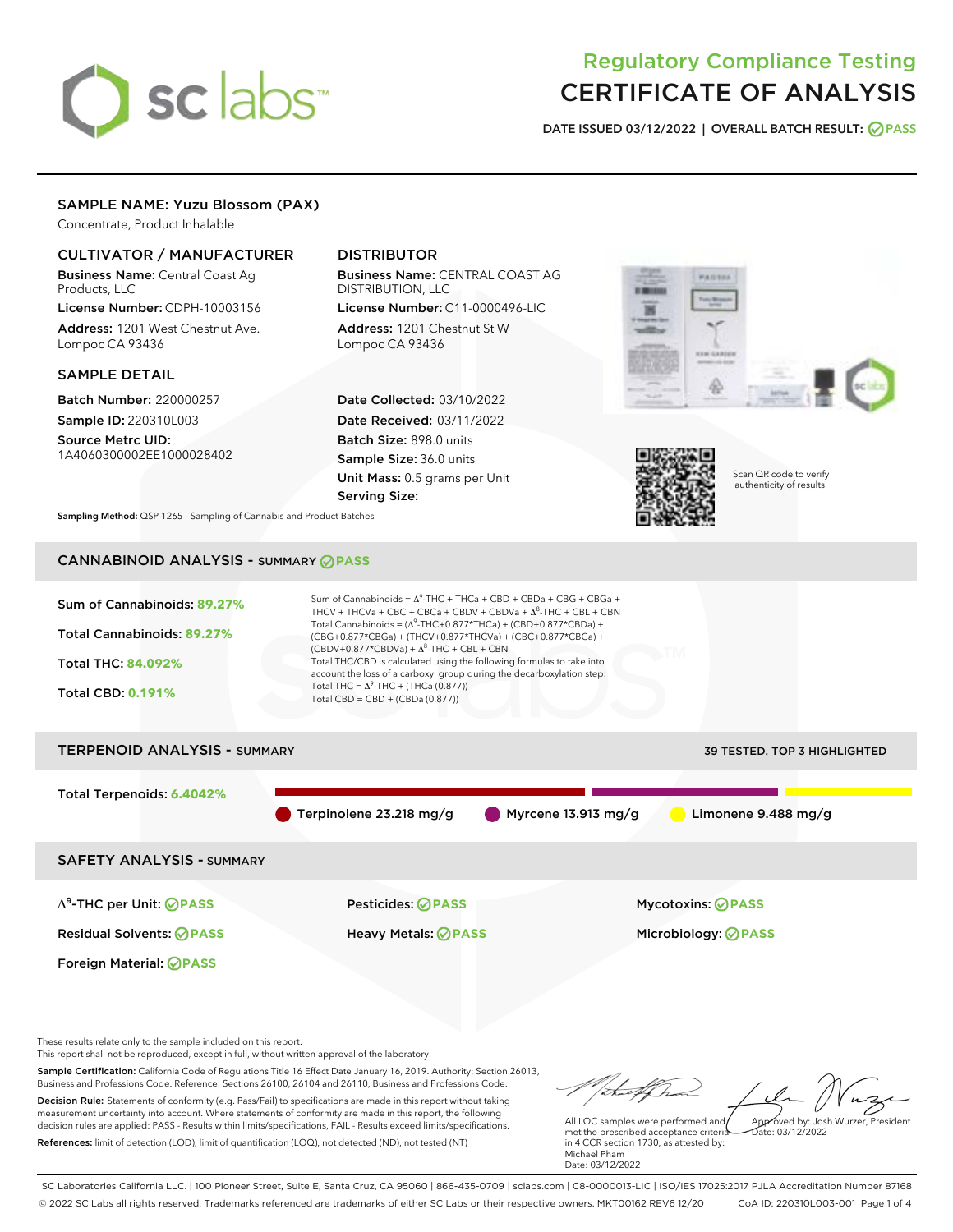

Terpene analysis utilizing gas chromatography-flame ionization detection (GC-



YUZU BLOSSOM (PAX) | DATE ISSUED 03/12/2022 | OVERALL BATCH RESULT: **○** PASS

TERPENOID TEST RESULTS - 03/12/2022

FID). **Method:** QSP 1192 - Analysis of Terpenoids by GC-FID

#### CANNABINOID TEST RESULTS - 03/11/2022 2 PASS

Tested by high-performance liquid chromatography with diode-array detection (HPLC-DAD). **Method:** QSP 1157 - Analysis of Cannabinoids by HPLC-DAD

#### TOTAL CANNABINOIDS: **89.27%**

Total Cannabinoids (Total THC) + (Total CBD) + (Total CBG) + (Total THCV) + (Total CBC) +  $(Total CBDV) +  $\Delta^8$ -THC + CBL + CBN$ 

TOTAL THC: **84.092%** Total THC (Δ<sup>9</sup> -THC+0.877\*THCa)

TOTAL CBD: **0.191%**

Total CBD (CBD+0.877\*CBDa)

TOTAL CBG: 4.298% Total CBG (CBG+0.877\*CBGa)

TOTAL THCV: 0.37% Total THCV (THCV+0.877\*THCVa)

TOTAL CBC: ND Total CBC (CBC+0.877\*CBCa)

TOTAL CBDV: ND Total CBDV (CBDV+0.877\*CBDVa)

| <b>COMPOUND</b>  | LOD/LOQ<br>(mg/g)          | <b>MEASUREMENT</b><br><b>UNCERTAINTY</b><br>(mg/g) | <b>RESULT</b><br>(mg/g) | <b>RESULT</b><br>(%) |
|------------------|----------------------------|----------------------------------------------------|-------------------------|----------------------|
| $\Lambda^9$ -THC | 0.06 / 0.26                | ±22.537                                            | 840.92                  | 84.092               |
| <b>CBG</b>       | 0.06/0.19                  | ±1.319                                             | 42.98                   | 4.298                |
| <b>THCV</b>      | 0.1 / 0.2                  | ±0.14                                              | 3.7                     | 0.37                 |
| <b>CBD</b>       | 0.07/0.29                  | ±0.069                                             | 1.91                    | 0.191                |
| $\Lambda^8$ -THC | 0.1 / 0.4                  | ±0.10                                              | 1.6                     | 0.16                 |
| <b>CBN</b>       | 0.1 / 0.3                  | ±0.08                                              | 1.6                     | 0.16                 |
| <b>THCa</b>      | 0.05/0.14                  | N/A                                                | <b>ND</b>               | <b>ND</b>            |
| <b>THCVa</b>     | 0.07/0.20                  | N/A                                                | <b>ND</b>               | <b>ND</b>            |
| <b>CBDa</b>      | 0.02/0.19                  | N/A                                                | <b>ND</b>               | <b>ND</b>            |
| <b>CBDV</b>      | 0.04 / 0.15                | N/A                                                | <b>ND</b>               | <b>ND</b>            |
| <b>CBDVa</b>     | 0.03/0.53                  | N/A                                                | <b>ND</b>               | <b>ND</b>            |
| <b>CBGa</b>      | 0.1/0.2                    | N/A                                                | <b>ND</b>               | <b>ND</b>            |
| <b>CBL</b>       | 0.06 / 0.24                | N/A                                                | <b>ND</b>               | <b>ND</b>            |
| <b>CBC</b>       | 0.2 / 0.5                  | N/A                                                | <b>ND</b>               | <b>ND</b>            |
| <b>CBCa</b>      | 0.07 / 0.28                | N/A                                                | <b>ND</b>               | <b>ND</b>            |
|                  | <b>SUM OF CANNABINOIDS</b> |                                                    | 892.7 mg/g              | 89.27%               |

#### **UNIT MASS: 0.5 grams per Unit**

| $\Delta^9$ -THC per Unit               | 1100 per-package limit | 420.46 mg/unit | <b>PASS</b> |
|----------------------------------------|------------------------|----------------|-------------|
| <b>Total THC per Unit</b>              |                        | 420.46 mg/unit |             |
| <b>CBD</b> per Unit                    |                        | $0.96$ mg/unit |             |
| <b>Total CBD per Unit</b>              |                        | 0.96 mg/unit   |             |
| <b>Sum of Cannabinoids</b><br>per Unit |                        | 446.4 mg/unit  |             |
| <b>Total Cannabinoids</b><br>per Unit  |                        | 446.3 mg/unit  |             |

| <b>COMPOUND</b>         | LOD/LOQ<br>(mg/g) | <b>MEASUREMENT</b><br><b>UNCERTAINTY</b><br>(mg/g) | <b>RESULT</b><br>(mg/g)                         | <b>RESULT</b><br>(%) |
|-------------------------|-------------------|----------------------------------------------------|-------------------------------------------------|----------------------|
| <b>Terpinolene</b>      | 0.008 / 0.026     | ±0.3692                                            | 23.218                                          | 2.3218               |
| <b>Myrcene</b>          | 0.008 / 0.025     | ±0.1391                                            | 13.913                                          | 1.3913               |
| Limonene                | 0.005 / 0.016     | ±0.1053                                            | 9.488                                           | 0.9488               |
| β-Caryophyllene         | 0.004 / 0.012     | ±0.1312                                            | 4.735                                           | 0.4735               |
| $\beta$ -Pinene         | 0.004 / 0.014     | ±0.0208                                            | 2.335                                           | 0.2335               |
| $\alpha$ -Humulene      | 0.009/0.029       | ±0.0378                                            | 1.513                                           | 0.1513               |
| $\alpha$ -Pinene        | 0.005 / 0.017     | ±0.0083                                            | 1.240                                           | 0.1240               |
| β-Ocimene               | 0.006 / 0.020     | ±0.0263                                            | 1.053                                           | 0.1053               |
| Terpineol               | 0.009 / 0.031     | ±0.0404                                            | 0.845                                           | 0.0845               |
| Linalool                | 0.009 / 0.032     | ±0.0246                                            | 0.830                                           | 0.0830               |
| $\alpha$ -Phellandrene  | 0.006 / 0.020     | ±0.0079                                            | 0.743                                           | 0.0743               |
| $\Delta^3$ -Carene      | 0.005 / 0.018     | ±0.0076                                            | 0.683                                           | 0.0683               |
| Fenchol                 | 0.010 / 0.034     | ±0.0195                                            | 0.647                                           | 0.0647               |
| $\alpha$ -Terpinene     | 0.005 / 0.017     | ±0.0063                                            | 0.540                                           | 0.0540               |
| $\alpha$ -Bisabolol     | 0.008 / 0.026     | ±0.0147                                            | 0.355                                           | 0.0355               |
| Guaiol                  | 0.009 / 0.030     | ±0.0123                                            | 0.336                                           | 0.0336               |
| trans-β-Farnesene       | 0.008 / 0.025     | ±0.0091                                            | 0.331                                           | 0.0331               |
| $\gamma$ -Terpinene     | 0.006 / 0.018     | ±0.0044                                            | 0.328                                           | 0.0328               |
| Nerolidol               | 0.006 / 0.019     | ±0.0088                                            | 0.179                                           | 0.0179               |
| p-Cymene                | 0.005 / 0.016     | ±0.0029                                            | 0.141                                           | 0.0141               |
| Camphene                | 0.005 / 0.015     | ±0.0012                                            | 0.130                                           | 0.0130               |
| <b>Borneol</b>          | 0.005 / 0.016     | ±0.0040                                            | 0.122                                           | 0.0122               |
| Sabinene                | 0.004 / 0.014     | ±0.0008                                            | 0.081                                           | 0.0081               |
| Caryophyllene<br>Oxide  | 0.010 / 0.033     | ±0.0027                                            | 0.075                                           | 0.0075               |
| Eucalyptol              | 0.006 / 0.018     | ±0.0012                                            | 0.063                                           | 0.0063               |
| Valencene               | 0.009 / 0.030     | ±0.0029                                            | 0.055                                           | 0.0055               |
| Sabinene Hydrate        | 0.006 / 0.022     | ±0.0011                                            | 0.036                                           | 0.0036               |
| Geraniol                | 0.002 / 0.007     | ±0.0009                                            | 0.027                                           | 0.0027               |
| Fenchone                | 0.009 / 0.028     | N/A                                                | <loq< th=""><th><loq< th=""></loq<></th></loq<> | <loq< th=""></loq<>  |
| Nerol                   | 0.003 / 0.011     | N/A                                                | $\sim$ 00                                       | $\sim$ 0.0           |
| Isopulegol              | 0.005 / 0.016     | N/A                                                | ND                                              | ND                   |
| Camphor                 | 0.006 / 0.019     | N/A                                                | <b>ND</b>                                       | ND                   |
| Isoborneol              | 0.004 / 0.012     | N/A                                                | ND                                              | ND                   |
| Menthol                 | 0.008 / 0.025     | N/A                                                | ND                                              | ND                   |
| Citronellol             | 0.003 / 0.010     | N/A                                                | ND                                              | ND                   |
| Pulegone                | 0.003 / 0.011     | N/A                                                | ND                                              | ND                   |
| <b>Geranyl Acetate</b>  | 0.004 / 0.014     | N/A                                                | ND                                              | ND                   |
| $\alpha$ -Cedrene       | 0.005 / 0.016     | N/A                                                | ND                                              | ND                   |
| Cedrol                  | 0.008 / 0.027     | N/A                                                | <b>ND</b>                                       | ND                   |
| <b>TOTAL TERPENOIDS</b> |                   |                                                    | 64.042 mg/g                                     | 6.4042%              |

SC Laboratories California LLC. | 100 Pioneer Street, Suite E, Santa Cruz, CA 95060 | 866-435-0709 | sclabs.com | C8-0000013-LIC | ISO/IES 17025:2017 PJLA Accreditation Number 87168 © 2022 SC Labs all rights reserved. Trademarks referenced are trademarks of either SC Labs or their respective owners. MKT00162 REV6 12/20 CoA ID: 220310L003-001 Page 2 of 4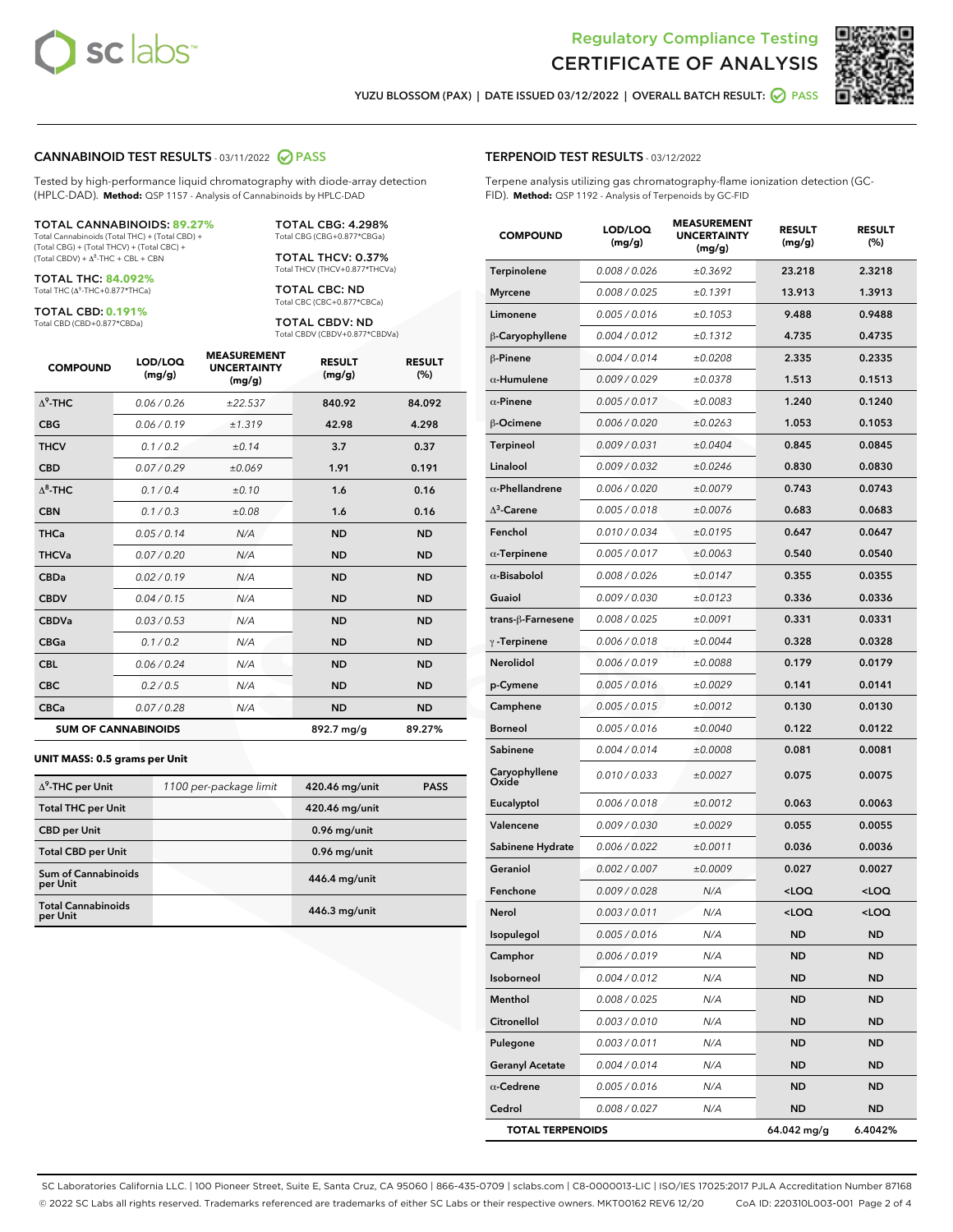



YUZU BLOSSOM (PAX) | DATE ISSUED 03/12/2022 | OVERALL BATCH RESULT:  $\bigcirc$  PASS

# CATEGORY 1 PESTICIDE TEST RESULTS - 03/12/2022 2 PASS

Pesticide and plant growth regulator analysis utilizing high-performance liquid chromatography-mass spectrometry (HPLC-MS) or gas chromatography-mass spectrometry (GC-MS). \*GC-MS utilized where indicated. **Method:** QSP 1212 - Analysis of Pesticides and Mycotoxins by LC-MS or QSP 1213 - Analysis of Pesticides by GC-MS

| $(\mu g/g)$<br>$(\mu g/g)$                            | $(\mu g/g)$ | $(\mu g/g)$ | <b>RESULT</b> |
|-------------------------------------------------------|-------------|-------------|---------------|
| Aldicarb<br>0.03 / 0.08<br>$\geq$ LOD                 | N/A         | <b>ND</b>   | <b>PASS</b>   |
| Carbofuran<br>0.02 / 0.05<br>$\ge$ LOD                | N/A         | <b>ND</b>   | <b>PASS</b>   |
| Chlordane*<br>0.03/0.08<br>$>$ LOD                    | N/A         | <b>ND</b>   | <b>PASS</b>   |
| 0.03/0.10<br>Chlorfenapyr*<br>$>$ LOD                 | N/A         | <b>ND</b>   | <b>PASS</b>   |
| 0.02/0.06<br>$\ge$ LOD<br>Chlorpyrifos                | N/A         | <b>ND</b>   | <b>PASS</b>   |
| 0.02 / 0.07<br>Coumaphos<br>$\ge$ LOD                 | N/A         | <b>ND</b>   | <b>PASS</b>   |
| <b>Daminozide</b><br>0.02 / 0.07<br>$\ge$ LOD         | N/A         | <b>ND</b>   | <b>PASS</b>   |
| <b>Dichlorvos</b><br>0.03/0.09<br>$\ge$ LOD<br>(DDVP) | N/A         | <b>ND</b>   | <b>PASS</b>   |
| 0.03/0.08<br>Dimethoate<br>$>$ LOD                    | N/A         | <b>ND</b>   | <b>PASS</b>   |
| Ethoprophos<br>0.03/0.10<br>$\ge$ LOD                 | N/A         | <b>ND</b>   | <b>PASS</b>   |
| 0.02 / 0.06<br>Etofenprox<br>$>$ LOD                  | N/A         | <b>ND</b>   | <b>PASS</b>   |
| 0.03/0.08<br>Fenoxycarb<br>$>$ LOD                    | N/A         | <b>ND</b>   | <b>PASS</b>   |
| 0.03/0.08<br>$>$ LOD<br>Fipronil                      | N/A         | <b>ND</b>   | <b>PASS</b>   |
| Imazalil<br>0.02 / 0.06<br>$\ge$ LOD                  | N/A         | <b>ND</b>   | <b>PASS</b>   |
| <b>Methiocarb</b><br>0.02 / 0.07<br>$\ge$ LOD         | N/A         | <b>ND</b>   | <b>PASS</b>   |
| Parathion-methyl<br>0.03/0.10<br>$\ge$ LOD            | N/A         | <b>ND</b>   | <b>PASS</b>   |
| 0.03/0.09<br><b>Mevinphos</b><br>$\ge$ LOD            | N/A         | <b>ND</b>   | <b>PASS</b>   |
| Paclobutrazol<br>0.02 / 0.05<br>$\ge$ LOD             | N/A         | <b>ND</b>   | <b>PASS</b>   |
| 0.03/0.09<br>$\ge$ LOD<br>Propoxur                    | N/A         | <b>ND</b>   | <b>PASS</b>   |
| 0.03 / 0.08<br>Spiroxamine<br>$\ge$ LOD               | N/A         | <b>ND</b>   | <b>PASS</b>   |
| Thiacloprid<br>0.03/0.10<br>$>$ LOD                   | N/A         | <b>ND</b>   | <b>PASS</b>   |

### CATEGORY 2 PESTICIDE TEST RESULTS - 03/12/2022 @ PASS

| <b>COMPOUND</b>          | LOD/LOQ<br>$(\mu g/g)$ | <b>ACTION</b><br><b>LIMIT</b><br>$(\mu g/g)$ | <b>MEASUREMENT</b><br><b>UNCERTAINTY</b><br>$(\mu g/g)$ | <b>RESULT</b><br>$(\mu g/g)$ | <b>RESULT</b> |
|--------------------------|------------------------|----------------------------------------------|---------------------------------------------------------|------------------------------|---------------|
| Abamectin                | 0.03/0.10              | 0.1                                          | N/A                                                     | <b>ND</b>                    | <b>PASS</b>   |
| Acephate                 | 0.02/0.07              | 0.1                                          | N/A                                                     | <b>ND</b>                    | <b>PASS</b>   |
| Acequinocyl              | 0.02/0.07              | 0.1                                          | N/A                                                     | <b>ND</b>                    | <b>PASS</b>   |
| Acetamiprid              | 0.02/0.05              | 0.1                                          | N/A                                                     | <b>ND</b>                    | <b>PASS</b>   |
| Azoxystrobin             | 0.02 / 0.07            | 0.1                                          | N/A                                                     | <b>ND</b>                    | <b>PASS</b>   |
| <b>Bifenazate</b>        | 0.01/0.04              | 0.1                                          | N/A                                                     | <b>ND</b>                    | <b>PASS</b>   |
| <b>Bifenthrin</b>        | 0.02 / 0.05            | 3                                            | N/A                                                     | <b>ND</b>                    | <b>PASS</b>   |
| <b>Boscalid</b>          | 0.03/0.09              | 0.1                                          | N/A                                                     | <b>ND</b>                    | <b>PASS</b>   |
| Captan                   | 0.19/0.57              | 0.7                                          | N/A                                                     | <b>ND</b>                    | <b>PASS</b>   |
| Carbaryl                 | 0.02/0.06              | 0.5                                          | N/A                                                     | <b>ND</b>                    | <b>PASS</b>   |
| Chlorantranilip-<br>role | 0.04/0.12              | 10                                           | N/A                                                     | <b>ND</b>                    | <b>PASS</b>   |
| Clofentezine             | 0.03/0.09              | 0.1                                          | N/A                                                     | <b>ND</b>                    | <b>PASS</b>   |

#### CATEGORY 2 PESTICIDE TEST RESULTS - 03/12/2022 continued

| <b>COMPOUND</b>               | LOD/LOQ<br>(µg/g) | <b>ACTION</b><br><b>LIMIT</b><br>(µg/g) | <b>MEASUREMENT</b><br><b>UNCERTAINTY</b><br>(µg/g) | <b>RESULT</b><br>(µg/g) | <b>RESULT</b> |
|-------------------------------|-------------------|-----------------------------------------|----------------------------------------------------|-------------------------|---------------|
| Cyfluthrin                    | 0.12 / 0.38       | $\overline{c}$                          | N/A                                                | <b>ND</b>               | <b>PASS</b>   |
| Cypermethrin                  | 0.11/0.32         | $\mathcal{I}$                           | N/A                                                | <b>ND</b>               | <b>PASS</b>   |
| <b>Diazinon</b>               | 0.02 / 0.05       | 0.1                                     | N/A                                                | <b>ND</b>               | <b>PASS</b>   |
| Dimethomorph                  | 0.03 / 0.09       | 2                                       | N/A                                                | ND                      | <b>PASS</b>   |
| Etoxazole                     | 0.02 / 0.06       | 0.1                                     | N/A                                                | <b>ND</b>               | <b>PASS</b>   |
| Fenhexamid                    | 0.03/0.09         | 0.1                                     | N/A                                                | <b>ND</b>               | <b>PASS</b>   |
| Fenpyroximate                 | 0.02 / 0.06       | 0.1                                     | N/A                                                | <b>ND</b>               | <b>PASS</b>   |
| Flonicamid                    | 0.03 / 0.10       | 0.1                                     | N/A                                                | ND                      | <b>PASS</b>   |
| Fludioxonil                   | 0.03 / 0.10       | 0.1                                     | N/A                                                | <b>ND</b>               | <b>PASS</b>   |
| Hexythiazox                   | 0.02 / 0.07       | 0.1                                     | N/A                                                | <b>ND</b>               | <b>PASS</b>   |
| Imidacloprid                  | 0.04 / 0.11       | 5                                       | N/A                                                | <b>ND</b>               | <b>PASS</b>   |
| Kresoxim-methyl               | 0.02 / 0.07       | 0.1                                     | N/A                                                | <b>ND</b>               | <b>PASS</b>   |
| <b>Malathion</b>              | 0.03 / 0.09       | 0.5                                     | N/A                                                | <b>ND</b>               | <b>PASS</b>   |
| Metalaxyl                     | 0.02 / 0.07       | $\overline{c}$                          | N/A                                                | <b>ND</b>               | <b>PASS</b>   |
| Methomyl                      | 0.03 / 0.10       | $\mathcal{I}$                           | N/A                                                | <b>ND</b>               | <b>PASS</b>   |
| Myclobutanil                  | 0.03 / 0.09       | 0.1                                     | N/A                                                | <b>ND</b>               | <b>PASS</b>   |
| Naled                         | 0.02 / 0.07       | 0.1                                     | N/A                                                | <b>ND</b>               | <b>PASS</b>   |
| Oxamyl                        | 0.04 / 0.11       | 0.5                                     | N/A                                                | ND                      | <b>PASS</b>   |
| Pentachloronitro-<br>benzene* | 0.03/0.09         | 0.1                                     | N/A                                                | ND                      | <b>PASS</b>   |
| Permethrin                    | 0.04 / 0.12       | 0.5                                     | N/A                                                | <b>ND</b>               | <b>PASS</b>   |
| Phosmet                       | 0.03 / 0.10       | 0.1                                     | N/A                                                | <b>ND</b>               | <b>PASS</b>   |
| Piperonyl<br><b>Butoxide</b>  | 0.02 / 0.07       | 3                                       | N/A                                                | <b>ND</b>               | <b>PASS</b>   |
| Prallethrin                   | 0.03 / 0.08       | 0.1                                     | N/A                                                | <b>ND</b>               | <b>PASS</b>   |
| Propiconazole                 | 0.02 / 0.07       | 0.1                                     | N/A                                                | <b>ND</b>               | <b>PASS</b>   |
| Pyrethrins                    | 0.04 / 0.12       | 0.5                                     | N/A                                                | <b>ND</b>               | <b>PASS</b>   |
| Pyridaben                     | 0.02 / 0.07       | 0.1                                     | N/A                                                | ND                      | <b>PASS</b>   |
| Spinetoram                    | 0.02 / 0.07       | 0.1                                     | N/A                                                | <b>ND</b>               | <b>PASS</b>   |
| Spinosad                      | 0.02 / 0.07       | 0.1                                     | N/A                                                | <b>ND</b>               | <b>PASS</b>   |
| Spiromesifen                  | 0.02 / 0.05       | 0.1                                     | N/A                                                | <b>ND</b>               | <b>PASS</b>   |
| Spirotetramat                 | 0.02 / 0.06       | 0.1                                     | N/A                                                | ND                      | <b>PASS</b>   |
| Tebuconazole                  | 0.02 / 0.07       | 0.1                                     | N/A                                                | <b>ND</b>               | <b>PASS</b>   |
| Thiamethoxam                  | 0.03 / 0.10       | 5                                       | N/A                                                | <b>ND</b>               | <b>PASS</b>   |
| Trifloxystrobin               | 0.03 / 0.08       | 0.1                                     | N/A                                                | <b>ND</b>               | <b>PASS</b>   |

SC Laboratories California LLC. | 100 Pioneer Street, Suite E, Santa Cruz, CA 95060 | 866-435-0709 | sclabs.com | C8-0000013-LIC | ISO/IES 17025:2017 PJLA Accreditation Number 87168 © 2022 SC Labs all rights reserved. Trademarks referenced are trademarks of either SC Labs or their respective owners. MKT00162 REV6 12/20 CoA ID: 220310L003-001 Page 3 of 4